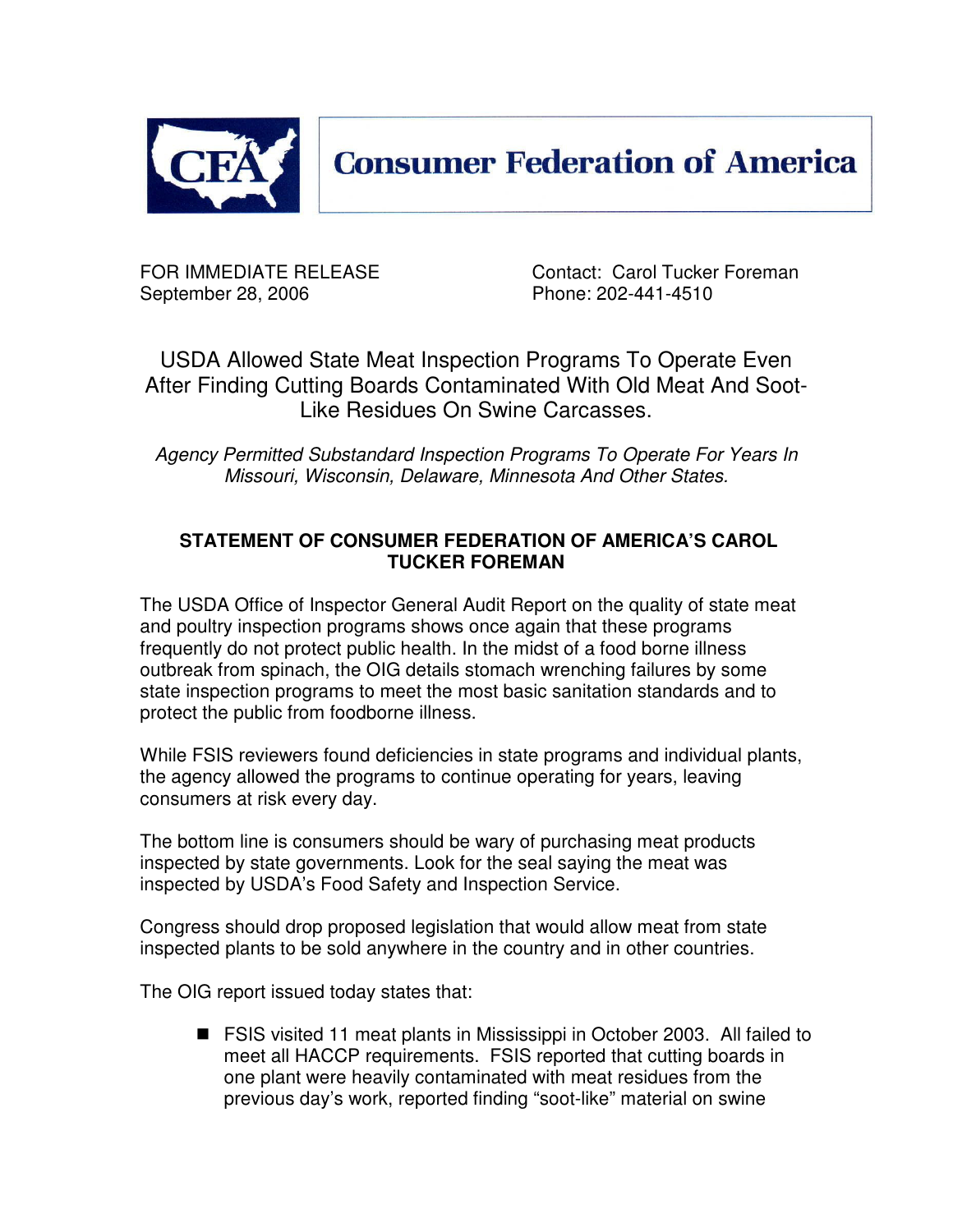carcasses, and noted that some plants failed to monitor cooking temperatures, potentially exposing consumers to bacteria that cause foodborne illness.

Despite these public health hazards, the Mississippi meat inspection program allowed these companies to continue operating and so did FSIS. In 2004, FSIS stated it had a clear responsibility to set a national standard for state inspection program but has failed to require states to meet the standard (Fulfilling the Vision, Initiative in Protecting Public Health, 2004).

 FSIS allowed meat plants in four states --Missouri, Wisconsin, Delaware and Minnesota to continue to sell meat to unsuspecting consumers even after finding that the state programs were not meeting legal standards for safety.

In 2003 the FSIS reported Missouri's program "does not support at least equal to (federal inspection). Wisconsin has "significant concerns." The Missouri program was allowed to continue to operate for over a year while the state tried to address the problems found by FSIS.

OIG reported that FSIS has worked for years with Delaware and Minnesota to overcome problems with their programs.

From July 2005 to April 2006 FSIS initiated reviews of 16 state programs. FSIS could not rule the programs "equal to" but deferred action to let the state agencies fix problems. However, state inspected companies were allowed to continue to sell meat to an unsuspecting public.

The OIG issued similarly critical reports in previous years. Though FSIS is applying more resources to reviewing state inspection programs these reviews occur only every three years, are primarily devoted to FSIS looking at state paperwork and involve onsite visits to only a handful of plants to see if the programs work as intended.

USDA inspectors, sworn to uphold public health, visit federally inspected plants at least once each day, every day, every year.

The Federal Meat Inspection Act and Poultry Products Inspection Act permit states to run their own inspection programs if they are "equal to" the standards applied to federally inspected plants. However, products from these plants are not allowed to be shipped in interstate commerce. Congress is now considering legislation to allow meat and poultry from state inspected plants to be sold anywhere, cross state lines and be sold to foreign countries.

## # # # # #

*Consumer Federation of America is a non-profit association of 300 consumer groups, representing more than 50 million Americans. It was established in 1968 to advance the*